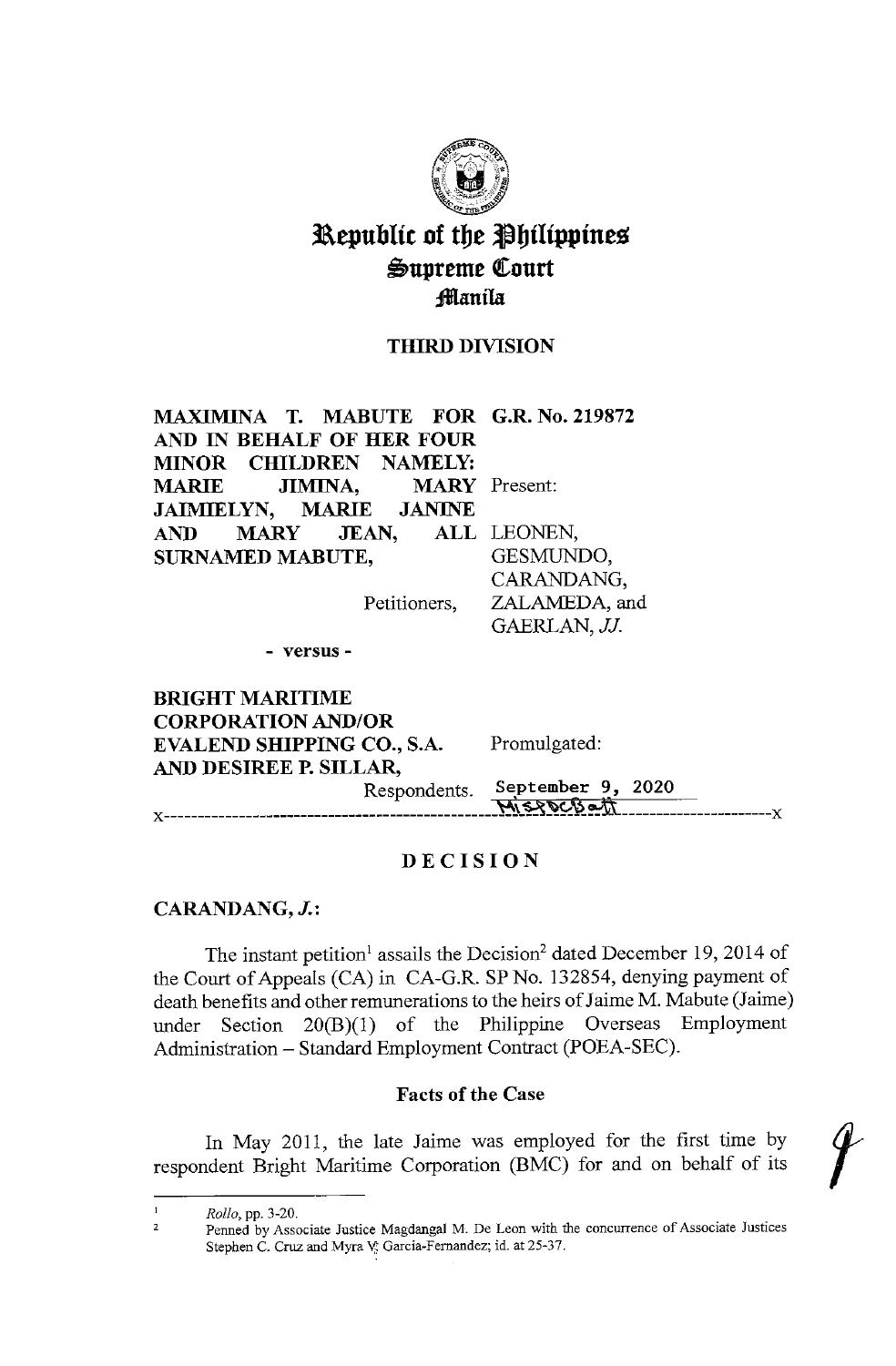1

principal Evalend Shipping Company. Jaime was deployed as Chief Engineer on board MV Go Public with a contract term of four months. His contract was later extended for another five months, which would end in February 2012.<sup>3</sup>

On November 21, 2011, while on board the vessel, Jaime suffered from stomach pain and loss of appetite. He had difficulty in performing his functions as Chief Engineer because he was weak. He also suffered significant weight loss.<sup>4</sup> Petitioner's heirs claim that Jaime was not examined by the physician on board the vessel, and only took multivitamins because of his poor diet.<sup>5</sup>

Sometime in December 2011, Jaime noticed the yellowish discoloration of his skin, enlarged abdomen and dark colored urine. As a result, he was admitted to a hospital in China for six days where he was found to be suffering from "anemia," "elevated liver profiles," and "dyslipidemia." Jaime was also found to have a "hepatic mass" for which he was recommended for medical repatriation to the Philippines.<sup>6</sup>

On January 1, 2012, Jaime arrived in the Philippines and was immediately admitted to the University of Santo Tomas Hospital for treatment. He was found afflicted with Hepatitis B Infection since 2007 without vaccination and constant monitoring.<sup>7</sup> In a Medical Progress Report dated January 10,  $2012$ ,<sup>8</sup> the company physician found Jaime to be suffering from Hepatocellular Carcinoma, stage 4.<sup>9</sup> The company-designated physician opined in the report that the cause of liver cancer is usually cirrhosis or scarring of the liver which is a result of Hepatitis B or C virus infection, among other causes. The company-designated physician expounded that Jaime's untreated Hepatitis B probably made him at risk for liver cancer, and that "liver cancer is not acquired overnight." His condition was assessed as "nonwork-related." 10 On January 11, 2012, Jaime was discharged from the hospital, but his health continued to deteriorate. He consulted other doctors and *albularyo,* but there was still no improvement in his health. On January 18, 2012, Jaime passed away due to cardio respiratory arrest and hepatocellular carcinoma. <sup>11</sup>

Petitioner Maximina Mabute (Maximina), wife of Jaime, filed a complaint with the National Labor Relations Commission (NLRC) against private respondents. She claimed payment for death benefits pursuant to the POEA-SEC, benefits for her children, burial assistance, moral and exemplary damages, and attorney's fees.<sup>12</sup>

- Id. at 6.
- $\frac{6}{7}$  Id. at 7.
- Id. at 118.  $\mathbf g$ Id. at 82-83.

- 
- 

 $\overline{\mathbf{3}}$ Id. at 118.

<sup>4</sup> Id.  $\overline{5}$ 

<sup>9</sup> Id. at 83.<br>
10 Id.<br>
11 Id. at 125.<br>
12 Id. at 119-120.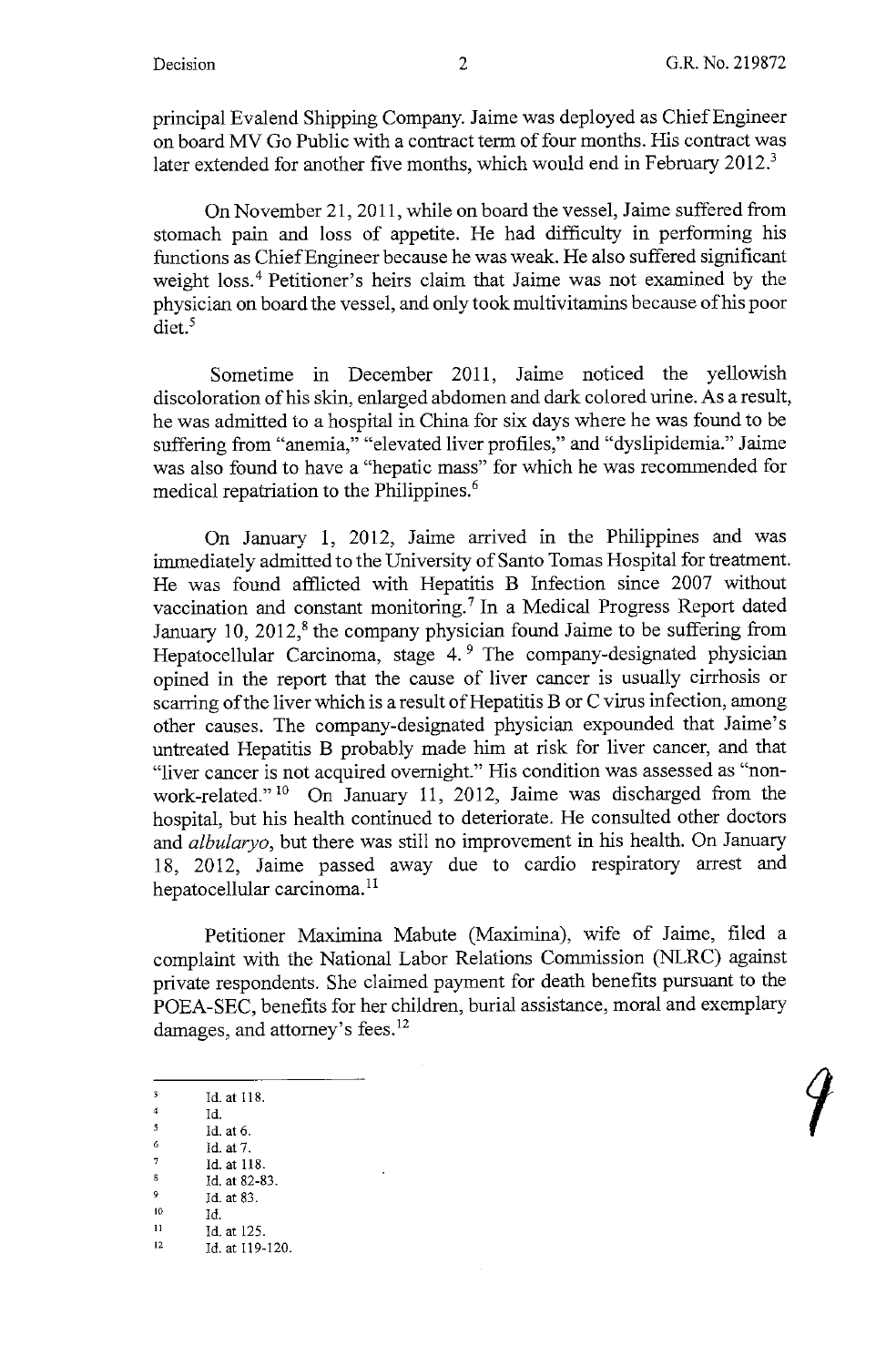BMC, on the other hand, denied payment of said benefits on the ground that the disease or the cause of Jaime's death is not work-related.<sup>13</sup> BMC claims that it has defrayed all the hospitalization and medical expenses incurred during the treatment of Jaime amounting to  $P234$ , 965.25.<sup>14</sup>

On January 7, 2013,<sup>15</sup> the Labor Arbiter (LA) dismissed the complaint of Maximina for lack of merit, but awarded payment of US\$1,000.00 in its Philippine Peso equivalent as burial benefits.<sup>16</sup> The LA held that for a death of a seafarer to be compensable, two conditions must be met: (1) the cause of the seafarer's death must be work-related; and (2) the death occurred during the term of the contract.<sup>17</sup> Both conditions were not present. Based on the certificate of death of Jaime, the immediate cause of his death was due to a cardio respiratory arrest that took place on January 18, 2012, after Jaime had been repatriated from the vessel. Said cardiac arrest could not be attributed to the medical reasons for Jaime's repatriation specifically, the findings of anemia, elevated liver profiles and dyslipidemia. In the same vein, the antecedent cause of Jaime's death, which is the Hepatocellular Carcinoma (cancer of the liver) is not an occupational disease listed under Section 32-A of the POEA-SEC. In fact, the company-designated physician assessed that Jaime's diagnosed illness is not work-related. The labor arbiter did not find any basis to establish the causal connection that would have caused or aggravated the liver carcinoma of Jaime.<sup>18</sup>

Maximina appealed the Decision of the LA with the NLRC, which was denied. 19 The NLRC affirmed the finding of the LA that Jaime's occupation was not reasonably established as the cause of his sickness or disease.<sup>20</sup>

Maximina filed a Petition for *Certiorari* with the CA, which was denied. The CA affirmed the ruling of the labor tribunals holding that Maximina failed to prove that the risk of contracting the disease, liver cancer, was increased by the conditions under which Jaime worked. The CA held that Maximina cannot only rely on the presumption of causality under the POEA-SEC. There was no credible information showing the relation between Jaime's illness and his work. The fact that a fit-to-work pre-employment medical examination (PEME) had been issued prior to his deployment cannot be used as conclusive proof that Jaime was free from any ailment. The PEME is not exploratory in nature and is not intended to be totally an in-depth and thorough examination of an applicant's medical condition. The CA did not award death benefits but affirmed the award of burial benefits and also awarded attorney's fees because Maximina was forced to litigate in order to protect her and her children's interests.<sup>21</sup>

- 16 Id. at 116-123.
- 17 Id. at 123.
- 18 Id. at 120-121.
- 19 Id. at 121-122. Id. at 107-116.
- 20 Id. at 113-114.

<sup>10.</sup> at 119.<br>  $\frac{14}{14}$  Id. at 67.<br>
15 1d at 116-123

<sup>21</sup>  Id. at **33-34.**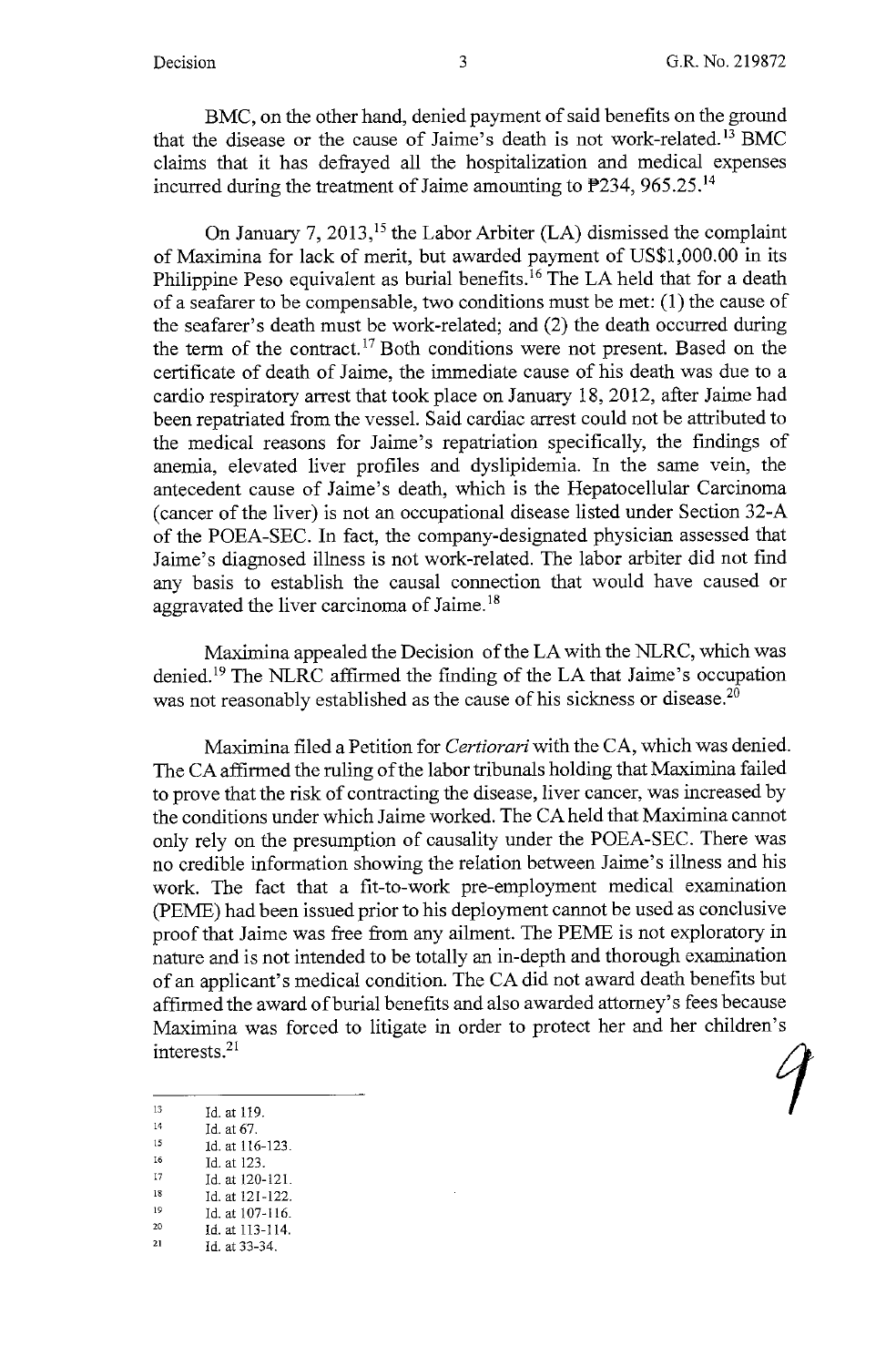**t** 

Unconvinced by the decision of the CA, Maximina filed the instant petition with this Court. Maximina and the heirs claim entitlement to payment of death benefits, other money claims and damages because Jaime contracted his illness during his employment with BMC. Maximina emphasizes that Jaime was declared by the company fit-to-work in his PEME. The fact that Jaime later experienced pain and weakness of the body while performing his duties on board the vessel only proves that he acquired his disease during his employment. Assuming that Jaime was suffering from an ailment contracted prior to employment, the illness may still be compensable where there is proof showing acceleration of the illness during employment.<sup>22</sup> Maximina asserts that what could have caused or aggravated in developing liver cancer was Jaime's food intake on board the vessel, exposure to toxins, strenuous tasks, fatigue, and sleepless nights, among other risk factors.<sup>23</sup>

It is Maximina's position that the assessments of the companydesignated physicians should not be considered for lack of factual or medical basis. There were no tests or evaluations conducted to show that the causes of Jaime's death of cardiopulmonary arrest and hepatocellular carcinoma, are not work-related. Finally, Jaime's illness is disputably presumed to be workrelated under the provisions of the POEA-SEC.<sup>24</sup>

In a Resolution<sup>25</sup> dated 05 October 2015, this Court denied Maximina's Petition for Review under Rule 45 of the Rules of Court for failure to show any reversible error in the assailed decision of the Court of Appeals.<sup>26</sup>

On reconsideration, Maximina reiterates the issues raised in her petition.<sup>27</sup> In a Resolution<sup>28</sup> dated January 18, 2016, this Court reinstated the petition and ordered private respondents to file a Comment.

BMC, for its part, argues that suffering from body weakness and stomach pain while on board the vessel cannot amount to a finding that Jaime's liver cancer is work-related.<sup>29</sup> Although the POEA-SEC provides a disputable presumption of work-relatedness for illnesses not listed in said law, such presumption does not do away with the claimant's burden of proof showing any causal connection between the work of the seafarer and one's illness. Maximina failed to present evidence as to how Jaime's work exposed him to risk factors that could have led to his illness. Therefore, Maximina and heirs are not entitled to payment of death benefits and their other money claims. <sup>30</sup>**BMC** also presents the company-designated physician's assessment explaining that the detected and untreated Hepatitis **B** Infection of Jaime made

 $\frac{26}{27}$  Id.

 $\frac{28}{29}$  Id. at 64.

<sup>22</sup> Id. at 15.<br>
23 Id. at 13, 16.<br>
24 Id. at 13-14.<br>
25 1d. at 51.

 $\frac{25}{26}$  1d. at 51.

 $^{27}$  Id. at 53-59.<br>  $^{28}$  Id. at 64.

 $^{29}$  Id. at 75.<br>  $^{30}$  Id. at 76-77.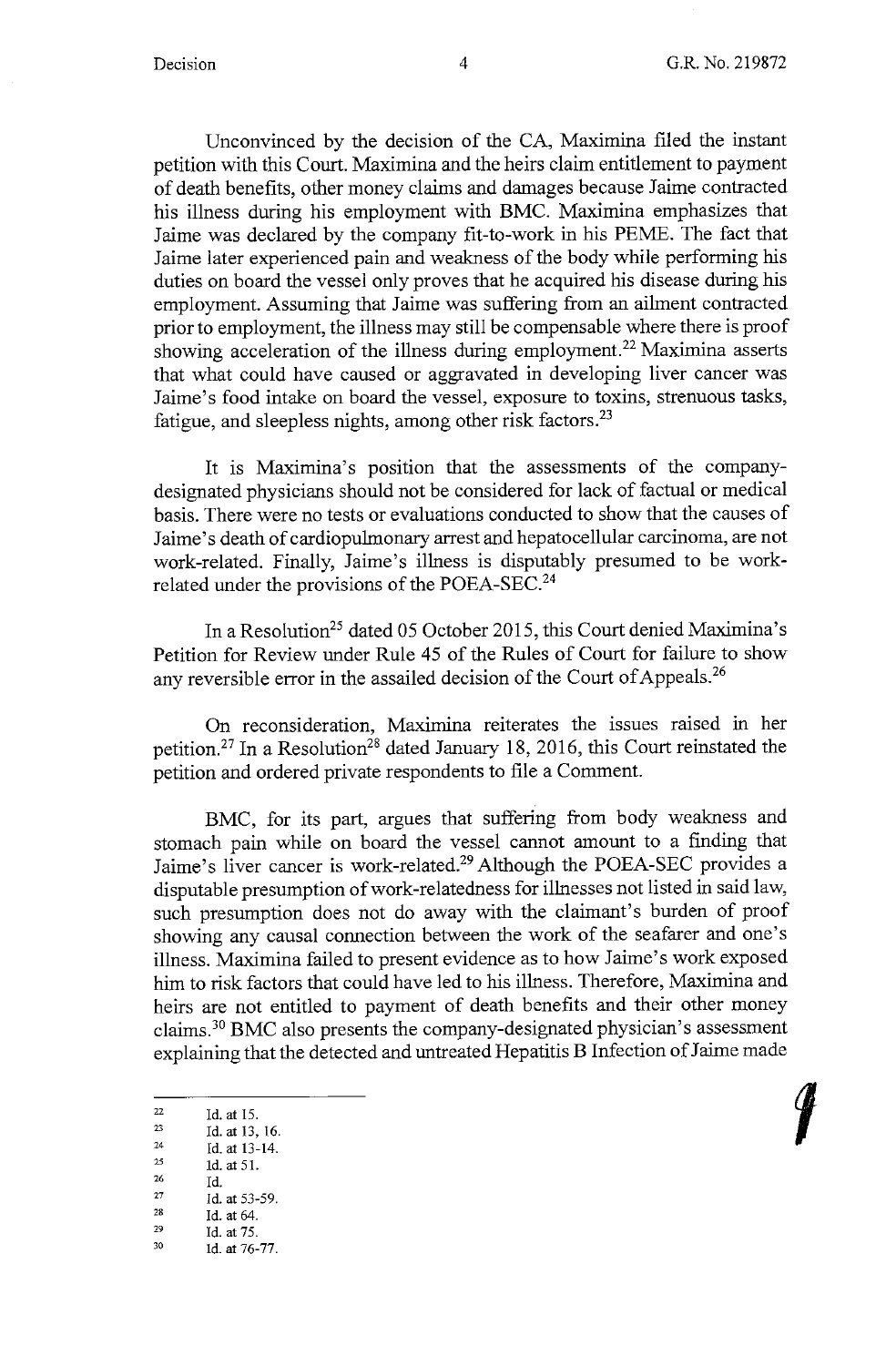him at risk for liver cancer. The cause of his death was not work-related.<sup>31</sup>

Procedurally, BMC argues that the petition should be dismissed outright because the motion for reconsideration of petitioners before the NLRC was belatedly filed. In addition, the verification in said pleading was not signed by petitioner herself but her counsel. In view of these procedural defects, the Decision of the NLRC attained finality.<sup>32</sup>

### **Ruling of the Court**

The pertinent portions of the POEA-SEC<sup>33</sup> read:

Section 20. COMPENSATION AND BENEFITS

xxxx

B. Compensation and Benefits for Death

1. 1n case of **work-related death of the seafarer, during the term of his contract,** the employer shall pay his beneficiaries the Philippine currency equivalent to the amount of Fifty Thousand US Dollars (US\$50,000) and an additional amount of Seven Thousand US Dollars (US\$7,000) to each child under the age of twenty-one (21) but not exceeding four (4) children, at the exchange rate prevailing during the time of payment.

xxxx

4. The other liabilities of the employer when **the seafarer dies as a result of work-related injury or illness during the term of employment** are as follows:

xxxx

c. The employer shall pay the beneficiaries of the seafarer the Philippine currency equivalent to the amount of One Thousand US Dollars (US\$1,000) for burial expenses at the exchange rate prevailing during the time of payment. (Emphasis supplied)

Based on the aforequoted provisions, death benefits and other remunerations may be claimed when the seafarer died of a: (a) work-related death; and (b) the death occurred during the term of the contract. For death to be considered work-related, it must have resulted from a work-related injury or illness.34

In Jaime's death certificate,<sup>35</sup> his illness of hepatocellular carcinoma

<sup>31</sup>  Id. at 82-83.

<sup>32</sup>  Id. at 86-87

<sup>33</sup>  Memorandum Circular No. 10, Series of 2010.

<sup>34</sup>  *Canuel v. Magsaysay Maritime Corporation,* 745 Phil. 252, 261-263 (2014)

<sup>35</sup>  *Rollo,* p. 125.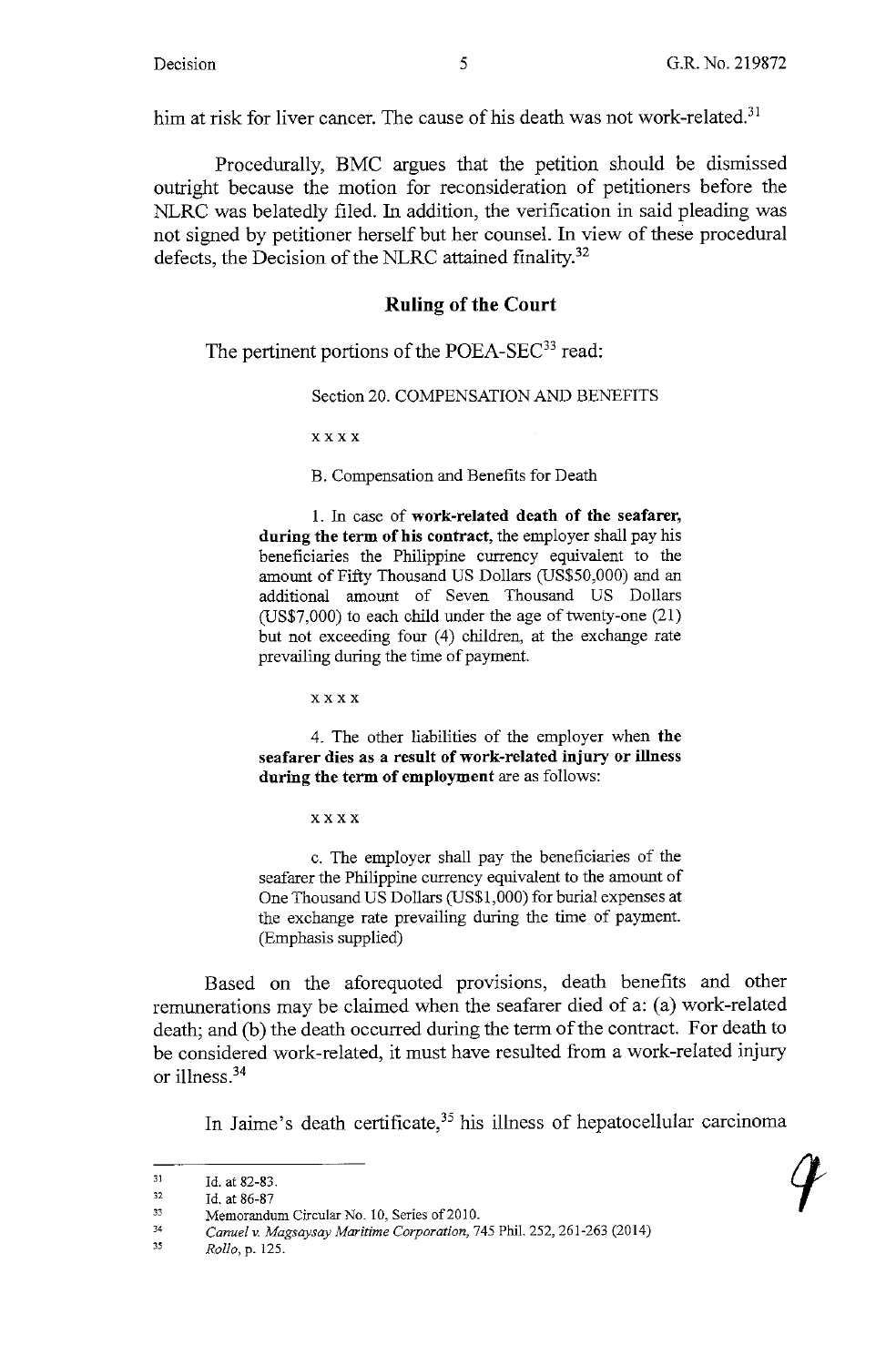(cancer of the liver) is identified as the "antecedent cause" or that which triggered the cardiorespiratory arrest that led to his death. Applying the definition of work-related death entitlement to benefits, it is relevant to determine if the illness, hepatocellular carcinoma, is work-related. BMC argues that Jaime's liver cancer is not work-related as stated in the medical report of the company-designated physician. 36 The company-designated physician also opined that liver cancer cannot be acquired overnight.<sup>37</sup> BMC emphasizes that Jaime's liver cancer was probably caused by the "Hepatitis B Infection since last 2007 with no vaccination and constant monitoring."<sup>38</sup>

Albeit Jaime has a pre-existing Hepatitis B infection, such does not prove that Jaime's working condition did not aggravate the infection. Under the work aggravation theory,<sup>39</sup> the condition/illness suffered by the seafarer shall be compensable when it is shown that the seafarer's work may have contributed to the establishment or, at the very least, aggravation of any preexisting disease.<sup>40</sup> Reasonable proof of work-connection must be shown; direct causal relation is not required.<sup>41</sup> Probability, not the ultimate degree of certainty, is the test of proof in compensation proceedings. 42 In this case, it is highly probable that Jaime's working condition aggravated his Hepatitis **B**  infection, which hastened the development of liver cancer. The World Health Organization explains that an infection of Hepatitis **B** can cause chronic infection and puts people at high risk of death from cirrhosis and liver cancer.43 A Hepatitis **B** infection lasting for 6 months or more is considered a chronic infection.44 The condition lingers because the immune system cannot fight off the infection,<sup>45</sup> yet it is possible not to exhibit symptoms.<sup>46</sup> Here, Jaime's Hepatitis B infection was found not to be monitored or controlled with vaccination since 2007. Four years later, or in May 2011, Jaime probably did not exhibit symptoms and was therefore, assessed in his PEME as fit to work and deployed to work as chief engineer. A chief engineer is a managerial position<sup>47</sup> ultimately responsible for the entire technical operations of the vessel. Jaime's stressful and strenuous tasks in his employment, poor diet, coupled with his compromised immune system due to his existing chronic Hepatitis B infection, probably caused, or at least aggravated, the Hepatitis B infection to develop liver cancer. Notably, while on board the vessel and six months into his 9-month contract, Jaime experienced stomach pain, loss of appetite and, later, yellowish discoloration of his skin, enlarged abdomen and dark colored urine, which are all identified by the American Cancer Society

42 Id.

<sup>36</sup>  Id. at 82-83.

<sup>37</sup>  Id.

<sup>38</sup>  Id. at 83; emphasis omitted.

<sup>39</sup>  40 *Jebsens Maritime, Inc. v. Baba/,* 707 Phil. 210,225 (2013).

See Magsaysay Maritime Services v. Laurel, 707 Phil. 210, (2013).

<sup>41</sup>  *Skippers United Pacific, Inc.* v. *Lagne,* August 20, 2018, G.R. No. 217036.

<sup>43</sup>  Hepatitis B. Key Facts, <https://www.who.int/news-room/fact-sheets/detail/hepatitis-b> (last visited June 10, 2019).

<sup>44</sup>  Id.

<sup>45</sup>  Id.

<sup>46</sup>  Id. Acute vs. Chronic Hepatitis B, <https://www.hepb.org/what-is-hepatitis-b/what-is-hepb/acutevs-chronic/> (last visited June 10, 2019).

<sup>47</sup>  *Association of Marine Officers and Seamen of Reyes and Lim Co.* v. *Laguesma,* 309 Phil. 415, 422- 423 (1994).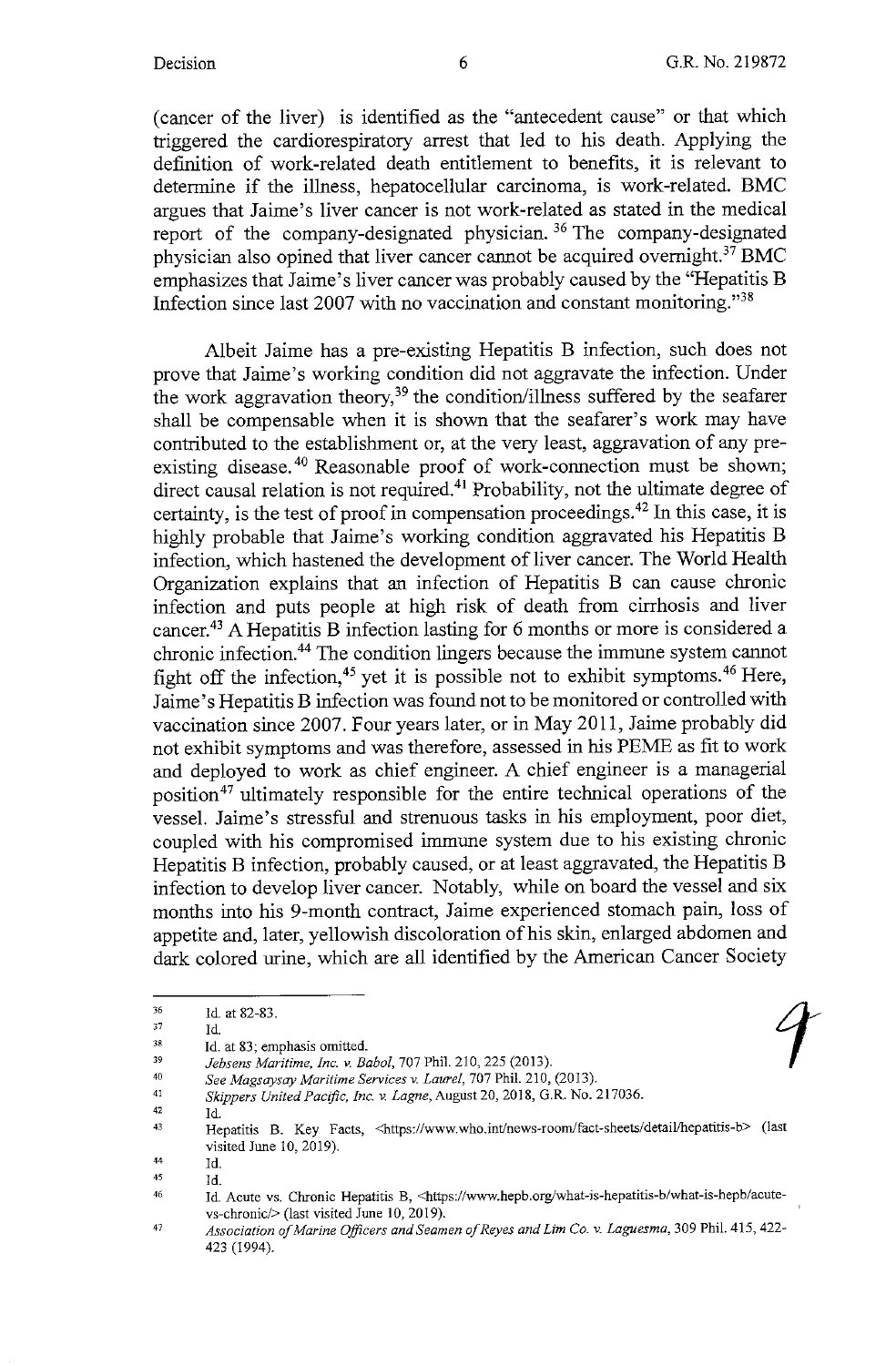as common signs of liver cancer.48 As symptoms of Jaime's hepatocellular carcinoma manifested on board the vessel, logically, his pre-existing illness was aggravated by his working conditions.

From the discussion above, a causal connection between the work of Jaime and his illness that led to his death was established. Nevertheless, hepatocellular carcinoma, although not a listed illness in Section 32-A of the POEA-SEC, is disputably presumed as work-related pursuant to Section 20(A) (4) of the POEA-SEC. The mere statement by the company-designated physician that liver cancer is not work-related and cannot develop overnight fail to convince Us to overturn the presumption, especially, with the foregoing discussions.

Further, as an employer is expected to know the physical demands of a seafarer's engagement, it is then equally expected to peruse the results of PEMEs to ensure that, health-wise, its recruits are up to par.<sup>49</sup>The PEME must fulfill its purpose of ascertaining a prospective seafarer's capacity for safely performing tasks at sea.<sup>50</sup> Thus, considering that Jaime is a first-time hire of BMC and was in his 50's,<sup>51</sup> these circumstances should have made the recruiting employer examine further Jaime's medical conditions, particularly, by conducting an exhaustive blood examination in the PEME, which could have revealed his latent Hepatic Liver Disease. Nonetheless, Jaime's fit-towork PEME assessment of the company-designated physician was admitted by the company. An employer who admits a physician's "fit to work" determination binds itself to that conclusion and its necessary consequences. This includes compensating the seafarer for the aggravation of negligently or deliberately overlooked conditions. 52 BMC, in hiring Jaime, takes the seafarer as it finds him and assumes the risk of liability.

The second requirement for entitlement to death benefits is that the seafarer's death must have occurred during the term of the contract. Jaime's contract was initially for four months beginning May 2011. His contract was later extended for another five months ending in February 2012. On January 1, 2012, Jaime arrived in the Philippines as he was medically repatriated. Under Section  $18(B)$  of the POEA-SEC,<sup>53</sup> the employment of the seafarer is terminated effective upon arrival at the point of hire when the seafarer signs off and is disembarked for medical reasons. Although the seafarer's service with the company may have ended pursuant to said section, this does not

52 *Supra* note 48.

**xxxx** 

Id.

<sup>48</sup>  49 Signs and Symptoms of Liver Cancer, <https://www.cancer.org/cancer/liver-cancer/detectiondiagnosis-staging/signs-symptoms.html> (last visited June JO, 2020). *Manansala v. Marlow Navigation Phil, Inc.,* 817 Phil. 84, 104 (2017). ·

<sup>50</sup> 

<sup>51</sup>  Id. at 125. Death Certificate of Jaime Mabute states that he was born on October 4, 1958. He was hired by BMC in May 2011, which makes him 53 years old.

<sup>53</sup>  Section 18. Termination of Employment

B. The employrneny of the seafarer is also terminated effective upon arrival at the point of hire for **any of the following reasons:** 

<sup>1.</sup> When the seafarer signs-off and is disembarked for medical reasons pursuant to Section 20 A [5] of this Contract.

**xxxx**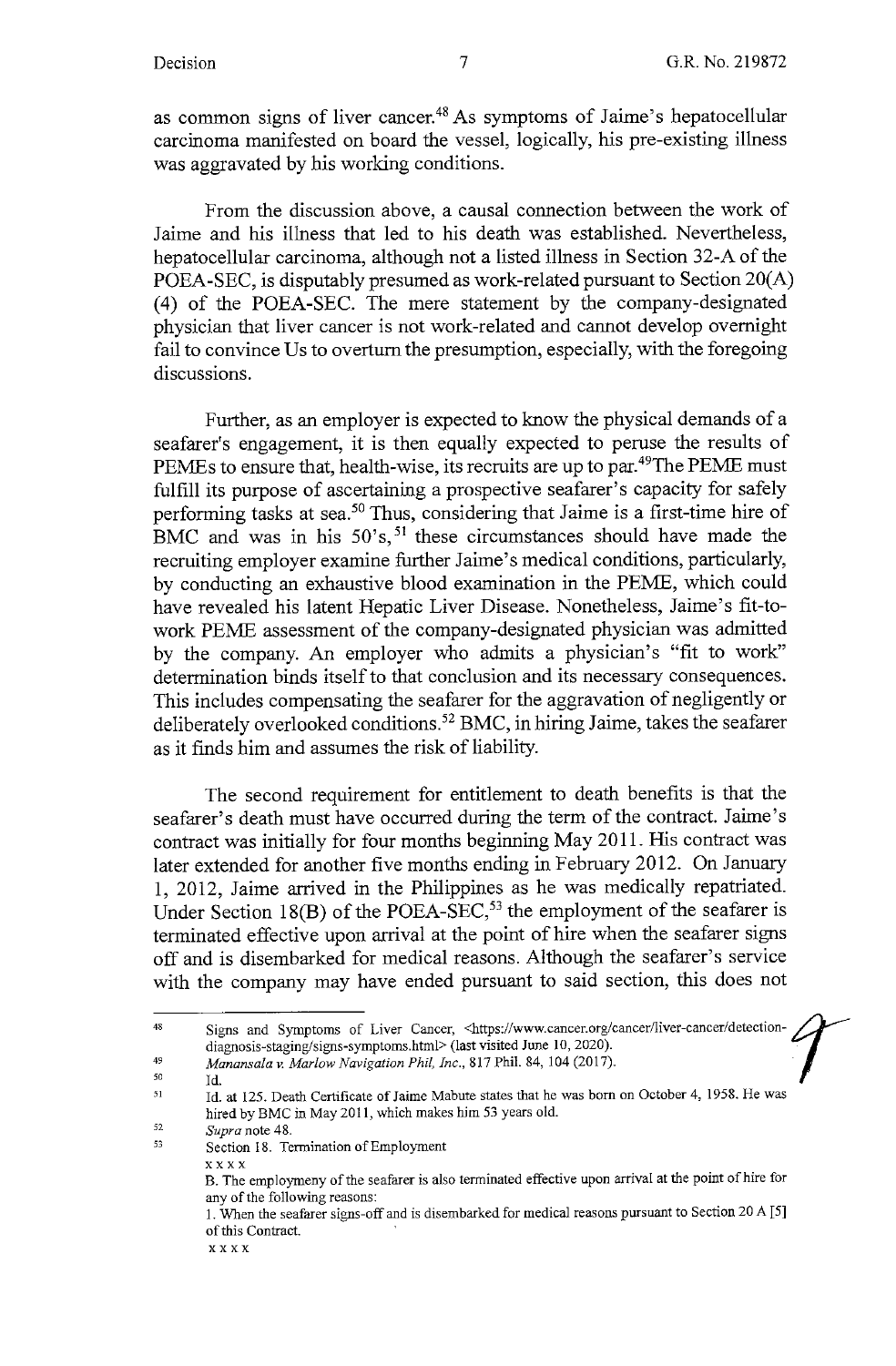automatically absolve the employer from the claims of the seafarer. In fact, Section 20 of the POEA-SEC provides in detail the liabilities of the employer, compensation and benefits to be paid by the same to the seafarer for workrelated injuries/ illnesses during the term of his contract. Section 32-A of the POEA-SEC also considers the possibility of compensation for the death of a seafarer occurring after the termination of the employment contract on account of a work-related illness.<sup>54</sup> Requisites for compensability<sup>55</sup> must be complied with, which in this case, have been satisfied as seen from the discussions above. Notably, Jaime passed away a few days after his repatriation and medical treatment with the company designated physician. BMC does not dispute this fact and did not even allege or prove that Jaime's death is attributable to his own fault or negligence. We are convinced that BMC must compensate the heirs of Jaime as his death resulted from a workaggravated illness.

Anent BMC's claim that the NLRC decision has attained finality for failure of Jaime's heirs to timely file a motion for reconsideration to said Decision, We cannot subscribe to the same. When the strict and literal application of the rules would result in inequitable consequences against labor, we apply the principle of liberality<sup>56</sup> because the liberal interpretation stems from the mandate that the workingman's welfare should be the primordial and paramount consideration.<sup>57</sup> We clearly find that the heirs of Jaime are entitled to payment of death benefits and other remuneration. To deprive them of such in view of a procedural lapse would be an injustice.

Finally, We cannot award the Philippine Currency equivalent of US\$7,000.00 for the four children of Jaime. Under Section 20(B)(l) of the POEA- SEC, the employer shall pay this additional benefit for four children of the deceased seafarer, who are under 21 years of age. We do not find any record or basis showing that the four children of Jaime are within the age requirement.

WHEREFORE, the petition is **GRANTED**. The Decision dated December 19, 2014 of the Court of Appeals in CA-G.R. SP No. 132854 is **REVERSED and SET ASIDE.** The Heirs of Jaime Mabute, namely, Maximina T. Mabute, and her children, Marie Jimina, Mary Jaimielyn, Marie Janine and Mary Jean, all surnamed Mabute are awarded with the payment of death benefits in the Philippine currency equivalent of US\$50,000.00 and burial expenses in the Philippine currency equivalent of US\$1,000.00.<br> *Falosia v. United Philippine Lines, Inc.* 739 Phil. 744, 780 (2014).

56

<sup>55</sup>  *Talosigv. United Philippine Lines, Inc,* 739 Phil. 744, 780 (2014).

Section 32-A. Occupational Diseases. For an occupational disease and the resulting disability **or death to be compensable, all the following conditions must be satisfied:** 

I. The seafarer's work must involve the risks described herein;

<sup>2.</sup> The disease was contracted as a result of the seafarer's exposure to described risks;

**<sup>3.</sup> The disease was contracted within a period of exposure and under such other factors necessary to contract it; and** 

**<sup>4.</sup> There was no notorious negligence on the part of the seafarer.** 

*Canuel v. Magsaysay Maritime Corporation,* 745 Phil. 252,268 (2014).

<sup>57</sup>  *Opinaldo v. Ravina,* 719 Phil. 584,599 (2014).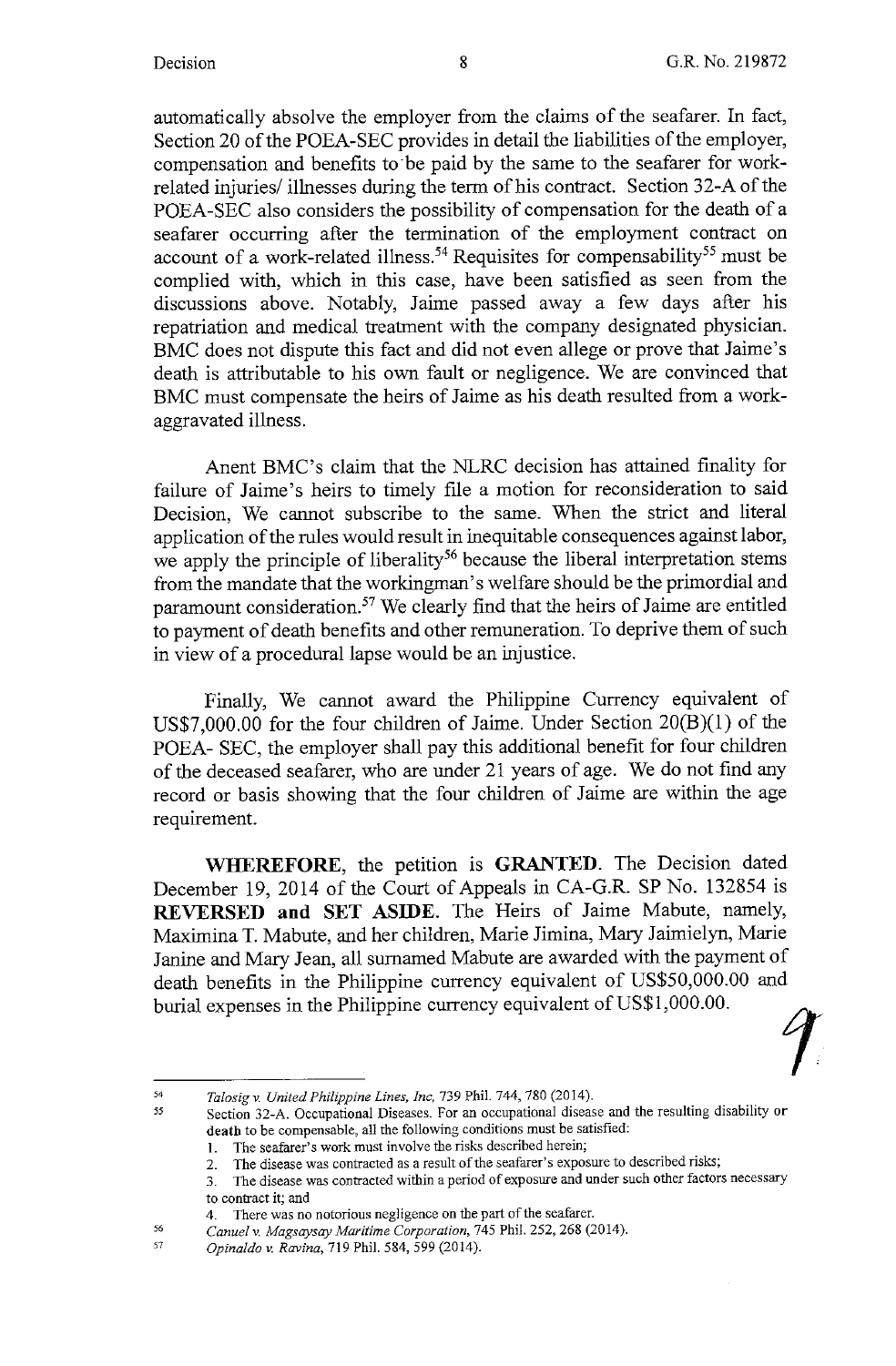**SO ORDERED.** 

~~~RAN~ *Associate Justice* 

**WE CONCUR:** 

**IARIO VICTOR F. LEONEN** *Associate Justice* 

**ALE G.GESMUNDO**  ociate Justice

**RODI**  $\mathbf{E}\mathbf{D}\mathbf{A}$ jate Justice As

 $SAMUEL H. GAFRLAN$ 

*Associate Justice* 

**ATTESTATION** 

I attest that the conclusions in the above Decision had been reached in consultation before the case was assigned to the writer of the opinion of the Court's Division.

 $\setminus$ **MARIO VICTOR F. LEONEN MARV** *Associate Justice Chairperson, Third Division*